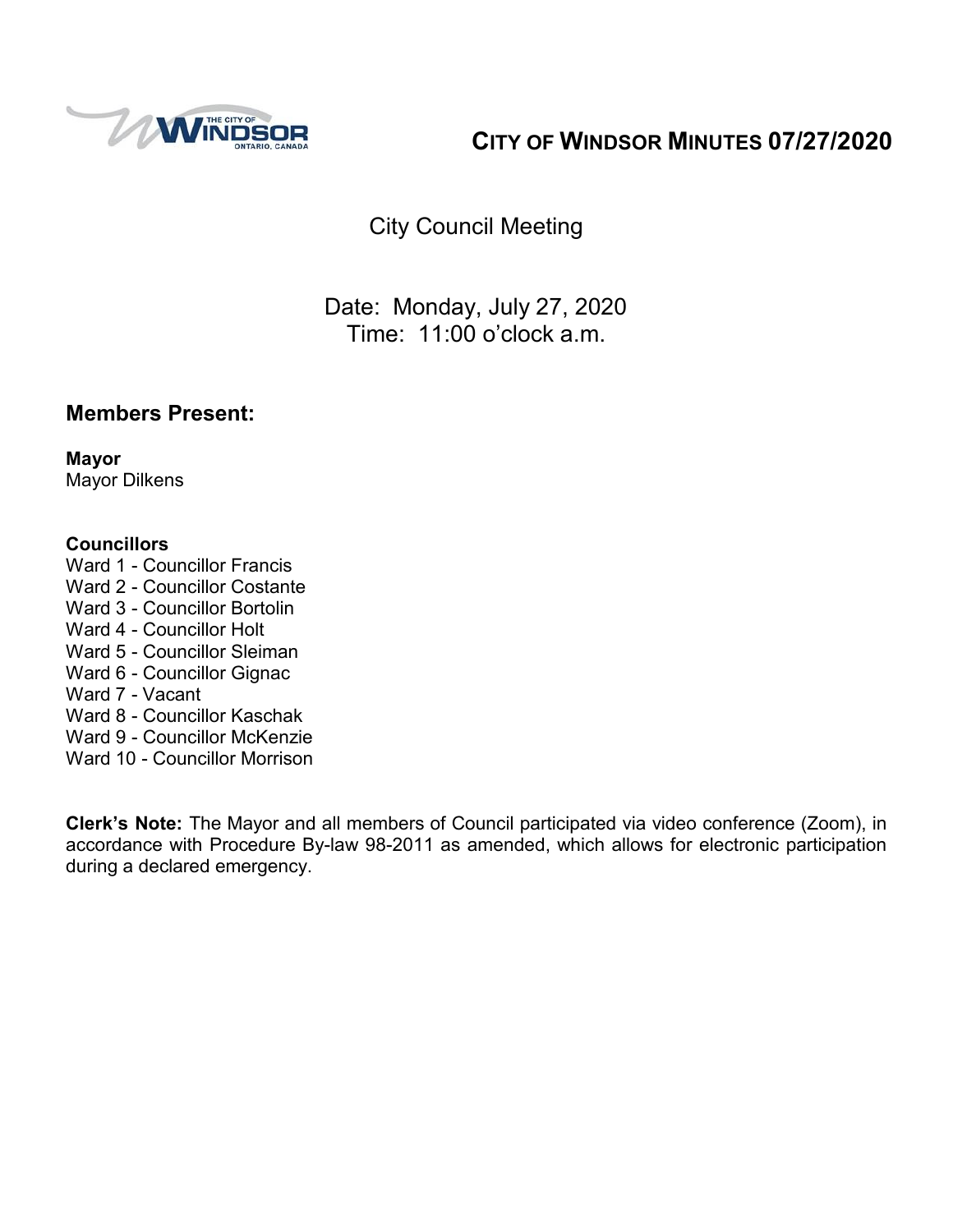## **2. CALL TO ORDER**

The Mayor calls the meeting to order at 11:01 o'clock a.m.

## **3. DISCLOSURE OF PECUNIARY INTEREST AND THE GENERAL NATURE THEREOF**

None disclosed.

# **4. ADOPTION OF THE MINUTES**

## **4.1. Adoption of the Windsor City Council meeting minutes held July 13, 2020**

Moved by: Councillor Gignac Seconded by: Councillor Holt

That the minutes of the meeting of Council held July 13, 2020 **BE ADOPTED** as presented. **Carried** 

Report Number: SCM 228/2020

## **4.2. Adoption of the Special Meeting of Council minutes held July 20, 2020**

Moved by: Councillor Gignac Seconded by: Councillor Holt

That the minutes of the Special Meeting of Council held July 20, 2020 **BE ADOPTED** as presented. Carried.

Report Number: SCM 229/2020

## **5. NOTICE OF PROCLAMATIONS**

None presented.

## **6. COMMITTEE OF THE WHOLE**

Moved by: Councillor Kaschak Seconded by: Councillor McKenzie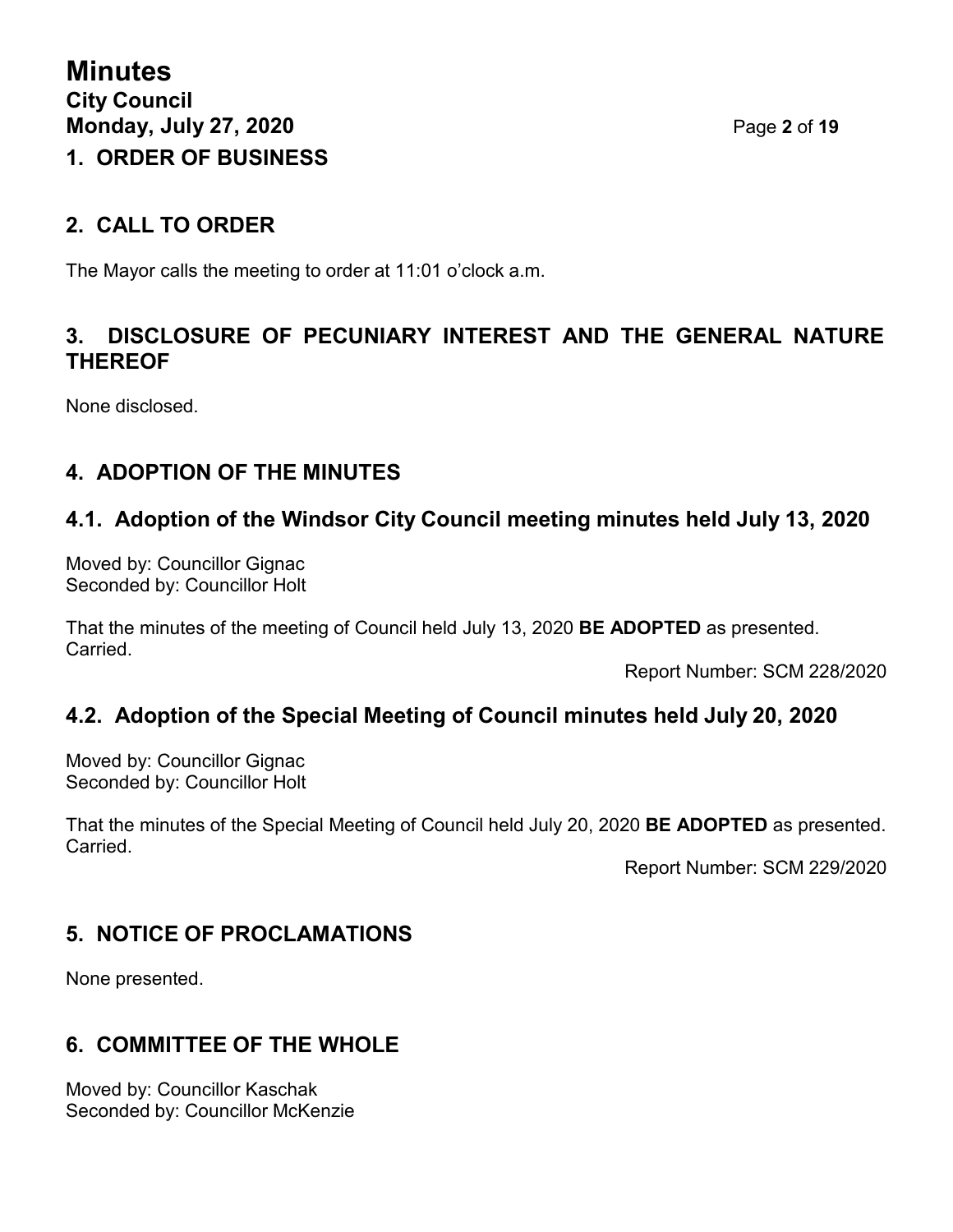# **Minutes City Council Monday, July 27, 2020** Page **3** of **19**

That Council do now rise and move into Committee of the Whole with the Mayor presiding for the purpose of dealing with:

(a) communication items;

- (b) consent agenda;
- (c) hearing requests for deferrals, referrals and/or withdrawals of any items of business;
- (d) hearing presentations and delegations;
- (e) consideration of business items;
- (f) consideration of Committee reports:

(g) Report of Special In-Camera Meeting or other Committee as may be held prior to Council (if scheduled); and

(h) consideration of by-law 105-2020 through 108-2020 (inclusive). Carried.

# **7. COMMUNICATIONS INFORMATION PACKAGE**

## **7.1. Correspondence Monday, July 27, 2020**

Moved by: Councillor Morrison Seconded by: Councillor Sleiman

Decision Number: CR375/2020

That the following Communication Items 7.1.1 through 7.1.6 inclusive as set forth in the Council Agenda **BE REFERRED** as noted:

| No.   | Sender                      | Subject                                                                                                                                    |  |
|-------|-----------------------------|--------------------------------------------------------------------------------------------------------------------------------------------|--|
| 7.1.1 | <b>Ontario Energy Board</b> | Notice of a public hearing to consider the application<br>by Enbridge Gas Inc. to raise its natural gas rates<br>effective January 1, 2021 |  |
|       |                             | <b>City Engineer</b><br>MU2020<br>Note & File                                                                                              |  |
| 7.1.2 | Manager of Urban<br>Design  | Site Plan Approval, American Iron & Metal<br>Company Inc. c/o William Black, 0 Sprucewood<br>Ave., Automobile/salvage operation            |  |
|       |                             | ZS/13859<br>Note & File                                                                                                                    |  |
| 7.1.3 | Manager of Urban<br>Design  | Site Plan Approval, Dr. Daniel Liem, T.R. Liem Inc.,<br>3719 Walker Rd., Addition to existing building                                     |  |
|       |                             | ZS/13860<br>Note & File                                                                                                                    |  |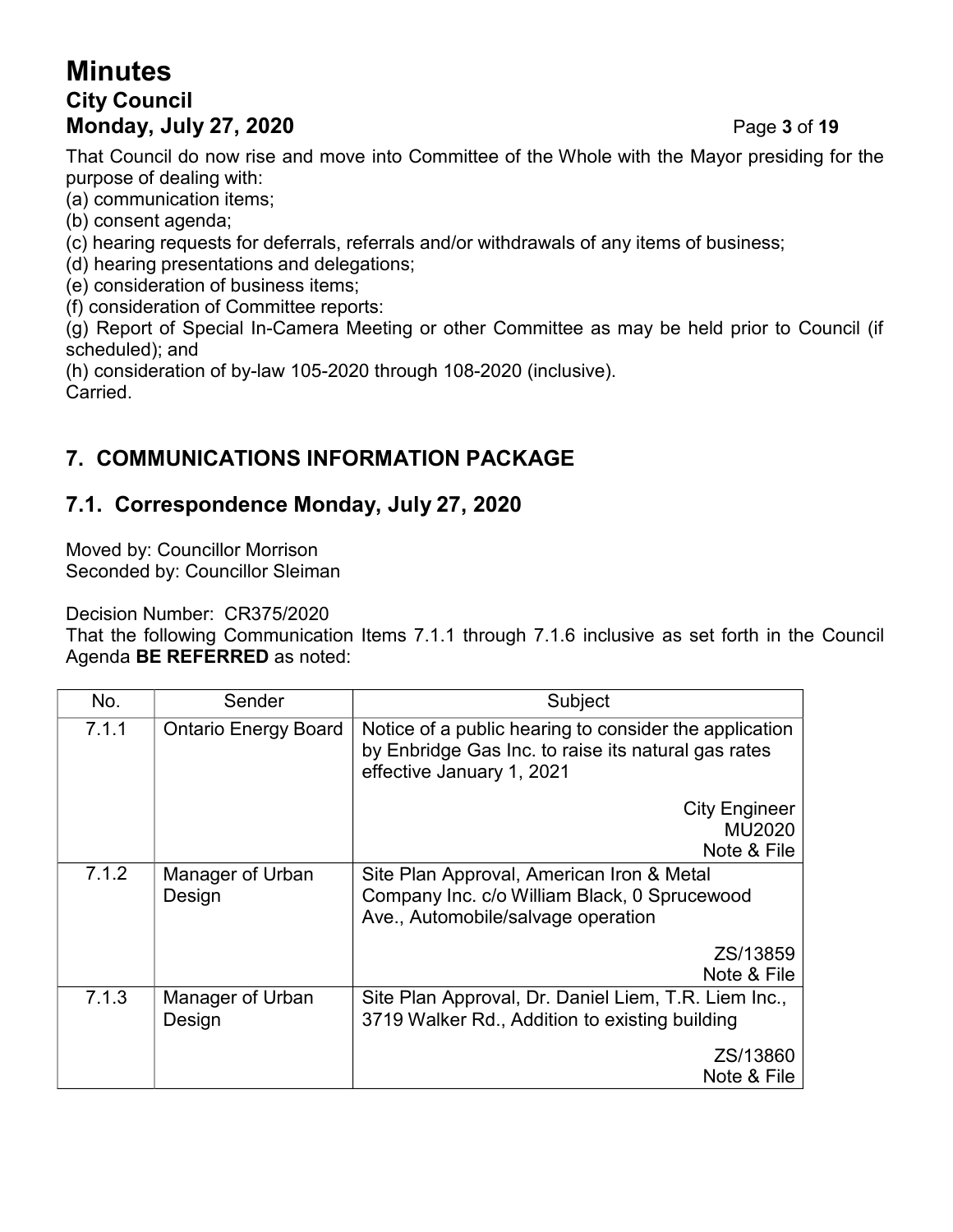# **Minutes City Council Monday, July 27, 2020** Page **4** of **19**

| No.   | Sender                                       | Subject                                                                                                                                                                                                                                                                               |  |
|-------|----------------------------------------------|---------------------------------------------------------------------------------------------------------------------------------------------------------------------------------------------------------------------------------------------------------------------------------------|--|
| 7.1.4 | Manager of Urban<br>Design                   | Site Plan Approval, Hotel-Dieu Grace Healthcare,<br>1427 Prince Rd., New greenhouse Transition to<br>Betterness (Phase 1) with a community kitchen<br>(Phase 2)                                                                                                                       |  |
|       |                                              | ZS/13857<br>Note & File                                                                                                                                                                                                                                                               |  |
| 7.1.5 | Manager of Urban<br>Design                   | Site Plan Approval, The Corporation of the City of<br>Windsor, 125 Tecumseh Rd. E., Jackson Park<br>green house complex                                                                                                                                                               |  |
|       |                                              | ZS/13871<br>Note & File                                                                                                                                                                                                                                                               |  |
| 7.1.6 | City<br>Planner/Executive<br><b>Director</b> | Application for Draft Plan of<br>Subdivision/Condominium, Luigi Albano, Albano<br>Holdings Inc., Imperial Developments Inc., 2601817<br>Ontario Ltd., J. Rauti Developments Inc., 3638-3738<br>Howard Ave., Application to approve a Plan of<br>Subdivision with 86 residential units |  |
|       |                                              | ZP/13865<br>Note & File                                                                                                                                                                                                                                                               |  |

Carried.

Report Number: CMC 12/2020

## **7.2. Compliance with Applicable Laws & Regulations, 2020 Q2 - City Wide**

Moved by: Councillor Morrison Seconded by: Councillor Sleiman

Decision Number: CR376/2020

That the report of the Executive Initiatives Coordinator dated July 10, 2020 entitled "Compliance with Applicable Laws & Regulations, 2020 Q2 - City Wide" **BE RECEIVED** for information. Carried.

Report Number: CM 20/2020 Clerk's File: AF/11247

## **7.3. Disaster Mitigation & Adaptation Fund (DMAF) 1 Program Update - City Wide**

Moved by: Councillor Morrison Seconded by: Councillor Sleiman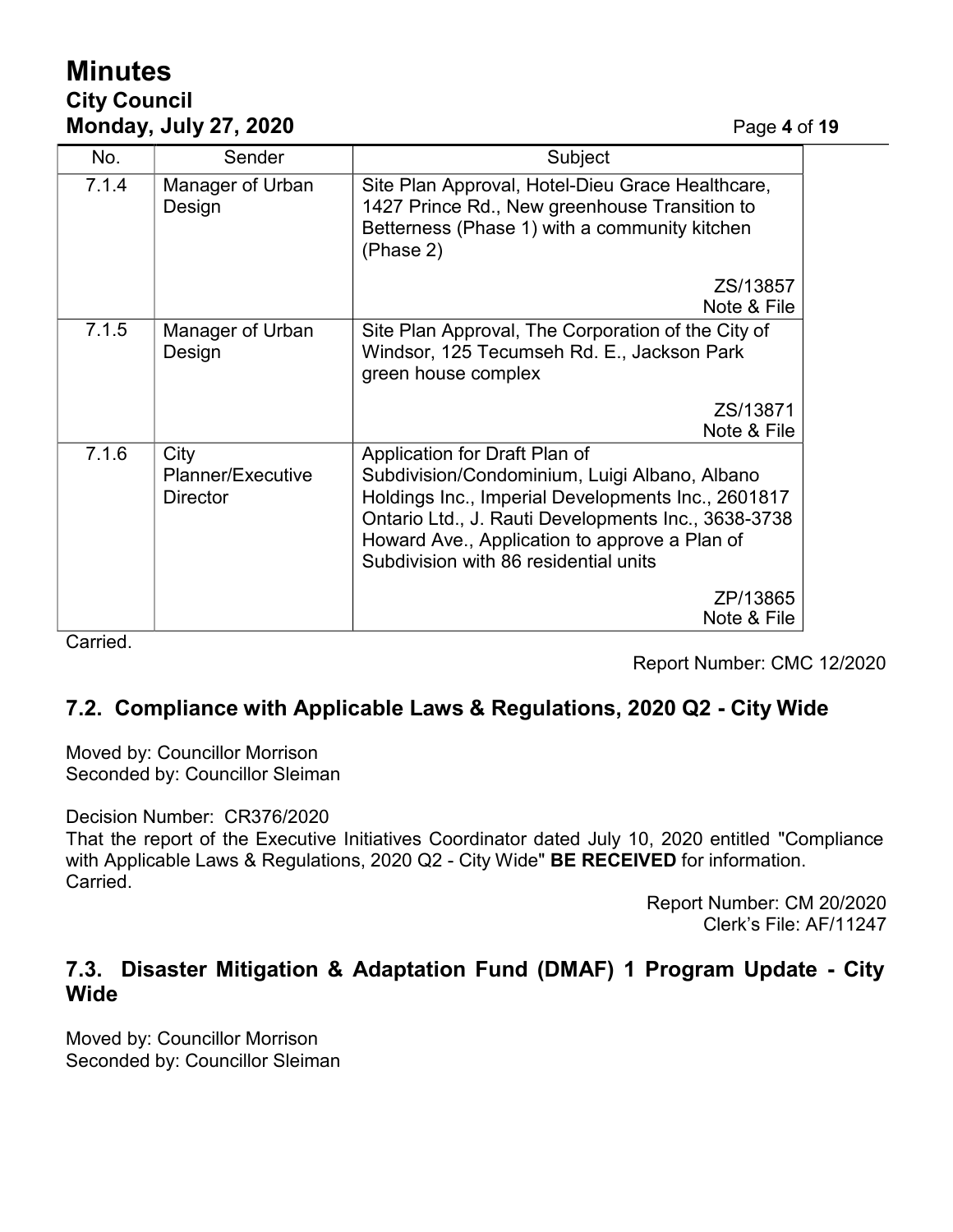# **Minutes City Council Monday, July 27, 2020** Page **5** of **19**

Decision Number: CR377/2020 That the report of the Project Administrator dated June 25, 2020 entitled "Disaster Mitigation & Adaptation Fund (DMAF) 1 Program Update - City Wide" **BE RECEIVED** for information. Carried.

Report Number: C 135/2020 Clerk's File: SW/13822

#### **8. CONSENT AGENDA**

#### **11.1. Request to establish a Line of Credit between Windsor Detroit Border Link Limited and The Corporation of the City of Windsor**

Moved by: Councillor Bortolin Seconded by: Councillor Costante

Decision Number: CR381/2020

That City Council **APPROVE** Administration's recommendation to establish an open line of credit, to be provided by The Corporation of the City of Windsor to a maximum amount of five million dollars (\$5,000,000) to its wholly owned subsidiary, Windsor Detroit Borderlink Limited; and,

That the CAO and City Clerk **BE AUTHORIZED** to execute an agreement and any related documents with Windsor Detroit Borderlink Limited, satisfactory in technical and financial content to the Deputy Treasurer, Taxation and Financial Projects and in legal content to the City Solicitor or designate; and,

That the City Solicitor or designate **BE AUTHORIZED** to prepare and register the appropriate security documents as part of the recommendations noted above. Carried.

Report Number: C 114/2020 Clerk's File: AF/13862

#### **11.2. Application for a Cannabis Retail Store Authorization at 3514 Walker Road, Unit 2 - Ward 9**

Moved by: Councillor Bortolin Seconded by: Councillor Costante

Decision Number: CR382/2020 That City Council **RECEIVE** the collected comments as requested through CR534/2019 for information; and,

That City Council **SUPPORT** the Retail Cannabis Application requested by 'High Profile' located at 3514 Walker Road, Unit 2; and,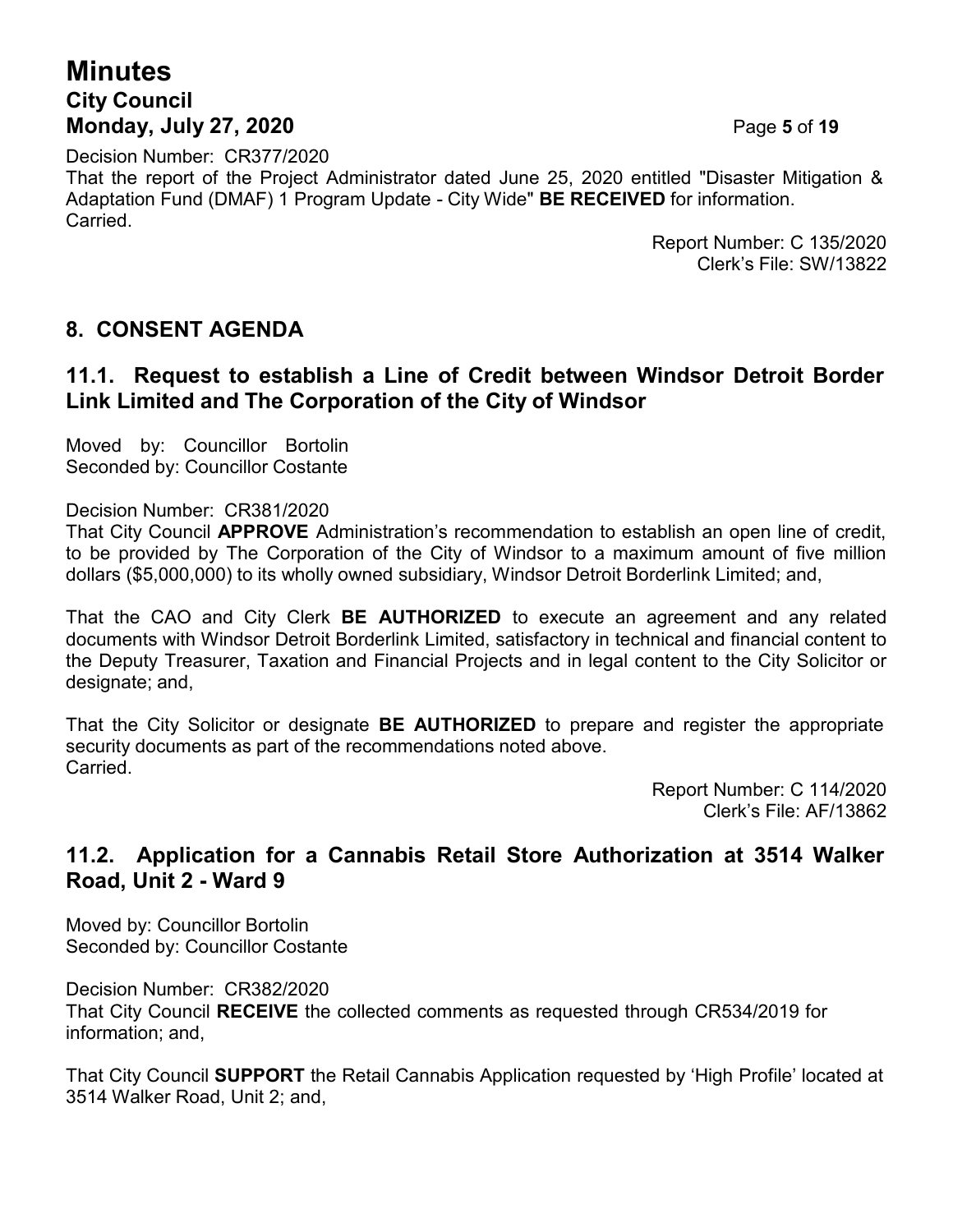# **Minutes City Council Monday, July 27, 2020** Page **6** of **19**

That City Council **DIRECT** the Chief Administrative Officer to **RETURN** their decision along with this report and Appendices A and B to the Alcohol and Gaming Commission of Ontario for consideration regarding the Retail Cannabis Application and for delivery to the Applicant, 'High Profile' regarding the site located at 3514 Walker Road, Unit 2, no later than July 28, 2020. **Carried** 

> Report Number: C 149/2020 Clerk's File: GP/13047

## **11.4. Confirm And Ratify Report – Waiver Of User Fees For WIFF Drive-In Movie Event**

Moved by: Councillor Bortolin Seconded by: Councillor Costante

Decision Number: CR384/2020

That the results of the email poll conducted by the City Clerk on July 22, 2020 approving the following recommendation **BE CONFIRMED AND RATIFIED**:

THAT the request from the Windsor International Film Festival (WIFF) to stage the WIFF Drive-In at Riverfront Festival Plaza and Riverfront Civic Terrace, and Municipal Parking Lot 32 between Friday, August 28, 2020 and Saturday, September 12, 2020, **BE APPROVED**; and further,

THAT the request from WIFF to waive the total rental fees of \$26,710 for the Riverfront Festival Plaza and Riverfront Civic Terrace and Municipal Parking Lot 32 **BE APPROVED**; and further,

THAT the Chief Administrative Officer and City Clerk **BE AUTHORIZED** to sign the Special Events Agreement, to be satisfactory in form to the City Solicitor and content to the Executive Director of Recreation & Culture.

Carried.

Report Number: C 154/2020 Clerk's File: SR/13663

## **9. REQUEST FOR DEFERRALS, REFERRALS AND/OR WITHDRAWALS**

None requested.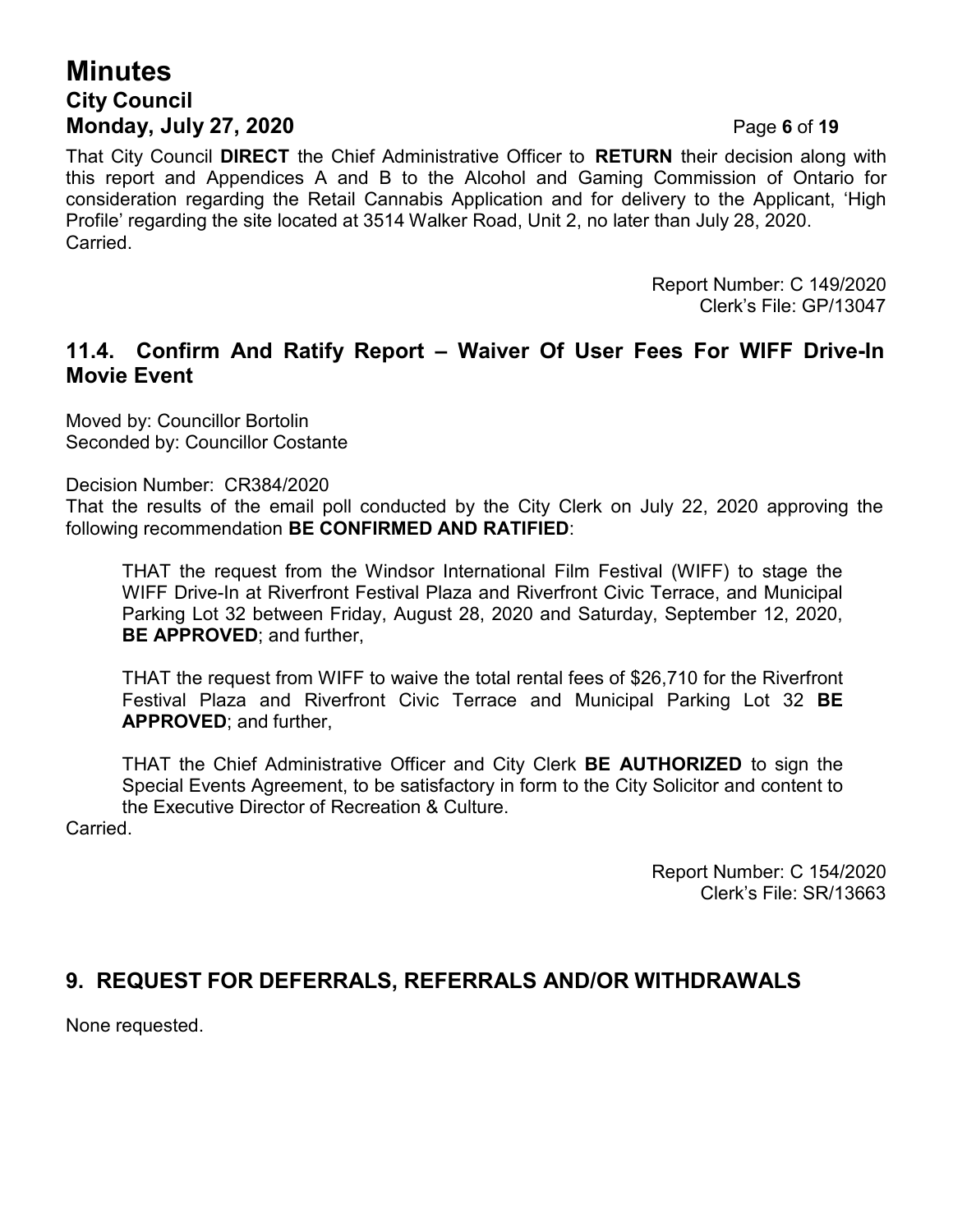# **Minutes City Council Monday, July 27, 2020** Page **7** of **19 10. PRESENTATIONS AND DELEGATIONS**

#### **10.1. Sewer Master Plan – Final Recommendations Solution Summary – City Wide**

#### **Flavio Forest, Dillon Consulting, and Mark Winterton, City Engineer**

Flavio Forest, Dillon Consulting; and Mark Winterton, City Engineer, appear before Council regarding the "Sewer Master Plan – Final Recommendations Solution Summary", specifically: the Sewer and Coastal Flood Protection Master Plan; the final recommendations to Council; short and long-term recommendations; recommended infrastructure projects; Central Windsor Area – Sewer Separation Program; South Windsor Area; East Windsor Area, west of Little River, north of Via Railway; East Windsor Area, south of Via Rail; Basement Flooding Risk Areas – existing conditions; Basement Flooding Risk Areas – ultimate conditions; Estimated Construction Costs – Source Control/Private Property Improvements; Sewer System and Downstream Improvements; Summary; Flooding Solution Considerations; Implementation and Prioritization; and What's next; Significant flooding – significant insured damages; Area of focus; Estimated costs (total \$4.9 billion over 50+ years); funding plan; Grant opportunities including a pending application; ongoing programs; existing conditions and ultimate conditions.

Moved by: Councillor Francis Seconded by: Councillor Sleiman

Decision Number: CR379/2020

- 1. That Council **ENDORSE** the 'Final Council Recommendation Summary of the Sewer and Coastal Flood Protection Master Plan' prepared by Dillon Consulting Limited dated July 20, 2020 included within Appendices 1 through 4; and,
- 2. That Administration **BE DIRECTED** to develop an implementation strategy for the Final Council Recommendations Summary of the Sewer and Coastal Flood Protection Master Plan to be considered as part of the 2021 Capital Budget process; and,
- 3. That Council **APPROVE** \$1,500,000 to proceed with immediate short term projects/programs to be charged to Sewer Master Plan Implementation Project, Project ID#7199004 which will include the following:
	- i. Mandatory downspout disconnection pilot program and monitoring
	- ii. Contract to seal maintenance hole covers in low lying areas
	- iii. Develop an educational program to outline measures that can be implemented on private property to reduce the risk of flooding
- 4. That City Council **APPROVE** the funding, as outlined below, from the Sewer Master Plan Implementation Project (ENG-002-19), in order to proceed with the engineering and land acquisition for the Lauzon Parkway Sewer and Road Rehabilitation Project as well as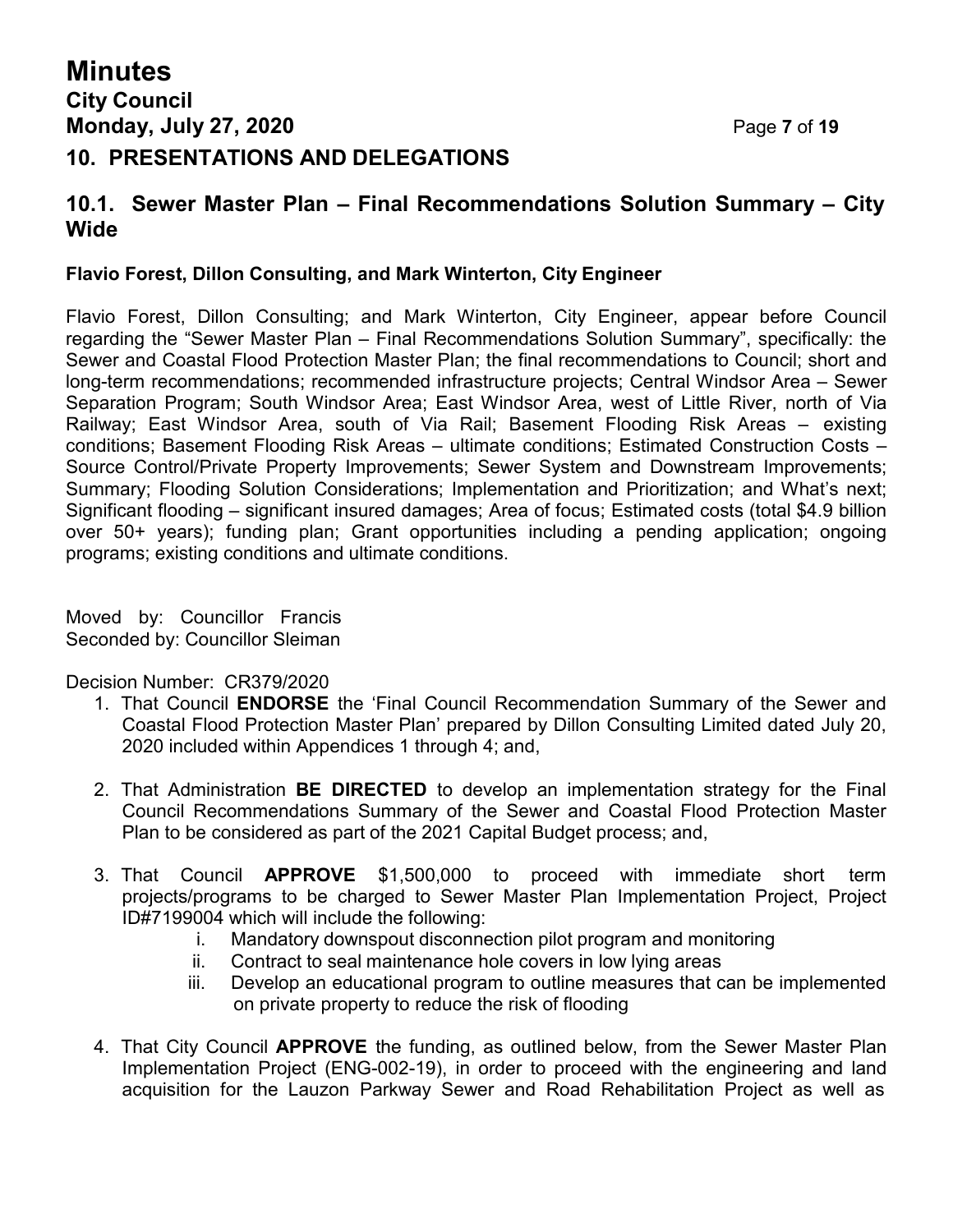# **Minutes City Council Monday, July 27, 2020** Page **8** of **19**

identified City matching funding to apply for any grants which may become available for this project:

- a. **PRECOMMIT** for immediate use \$3,440,000 in 2021 for engineering and land acquisition, and
- b. Establish the following funding as **PLACEHOLDER** totalling \$15,860,000 in funding to be leveraged as the City's matching portion of a grant, should any grant opportunities become available for this project:
	- i. \$530,000 in 2021
	- ii. \$3,970,000 in 2022 and 2023 and;
	- iii. \$6,500,000 from 2024 and;
	- iv. \$890,000 from 2025
- 5. That City Council **APPROVE** the following recommendations in the event a grant for this project becomes available, and the placeholder funding identified above has not be redirected by a subsequent report to City Council,:
	- a. That the Chief Administrative Officer, under Delegation of Authority 3.25, approve the grant submission for the project and;
	- b. That the City's matching funding for the grant be deemed to be the placeholder funding identified above and;
	- c. That Administration provide a report to City Council as soon as possible post grant submission to advise of the submission and obtain approval on additional recommendations required should the City's grant submission be successful, and
- 6. That the Chief Administrative Officer and City Clerk **BE AUTHORIZED** to sign any agreements necessary to achieve the above purposes, subject to the contract being within the approved budget, satisfactory in legal form to the City Solicitor, in financial content to the Chief Financial Officer and City Treasurer, and in technical content to the City Engineer. Carried.

Report Number: C 127/2020 Clerk's File: SW/12983

## **10.2. Emergency Shelter Review Report - City Wide**

#### **Cassandra Vink, Consultant, Vink Consulting Limited**

Cassandra Vink, Consultant, Vink Consulting Limited, appears before Council to provide an overview of the "Emergency Shelter Review Report", specifically: a review of the Emergency Services in Windsor Essex; the 10-Year housing and Homelessness Master Plan; homelessness in Windsor-Essex; Accomplishments; Best Practices; Recommendations (4 categories); reconfigure the shelter system; strengthen services to align with best practices; and next steps (4).

Moved by: Councillor Gignac Seconded by: Councillor McKenzie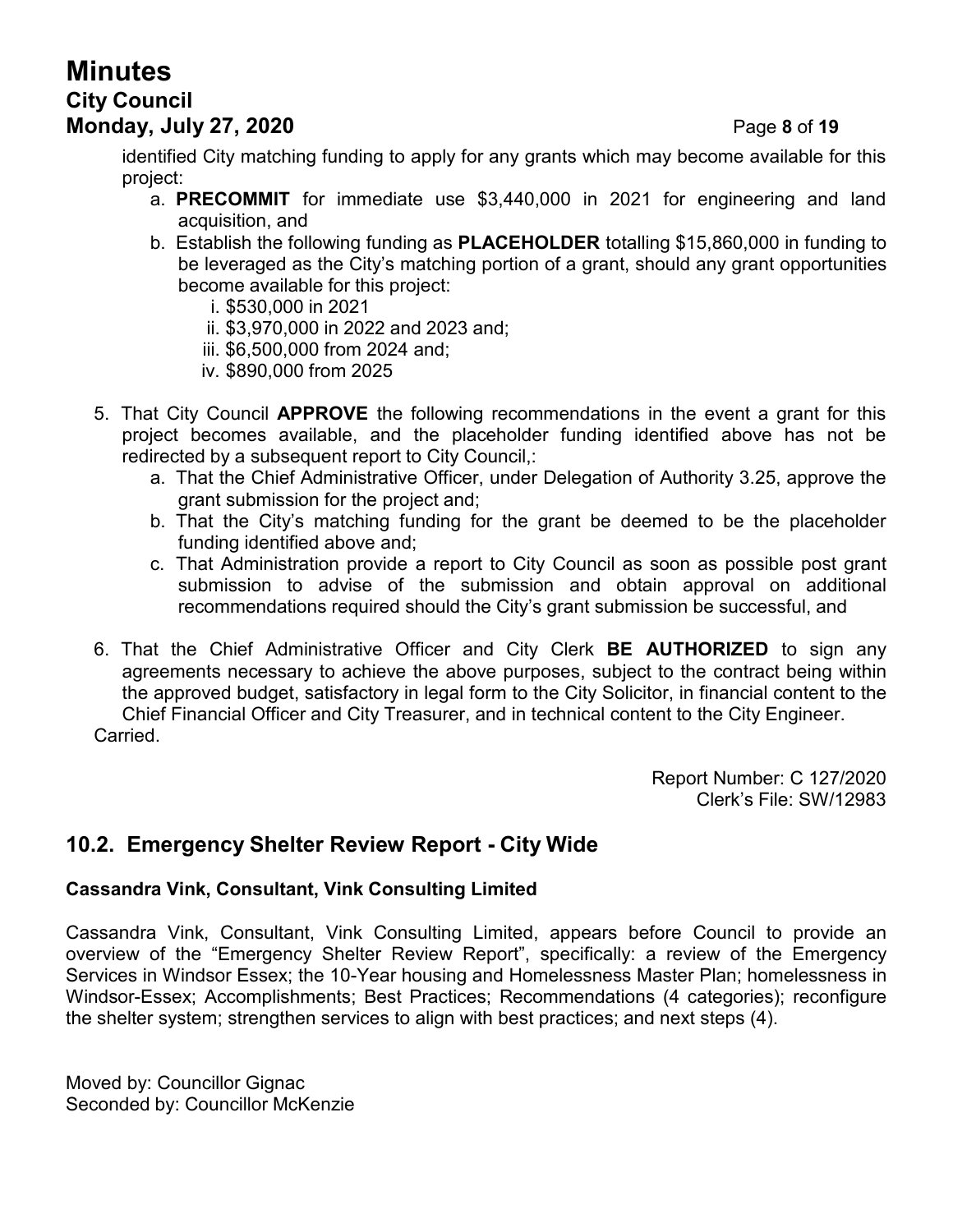# **Minutes City Council Monday, July 27, 2020** Page **9** of **19**

Decision Number: CR380/2020 That the Review of Emergency Shelter Services in Windsor Essex Report by Vink Consulting Inc. **BE RECEIVED** for information; and,

That the Executive Director of Housing and Children's Services **BE DIRECTED** to bring forward reports to City Council addressing the recommendations for the future state of the emergency shelter system, including implementation plans with associated costs; and,

That the Executive Director of Housing and Children's Services **BE AUTHORIZED** to pursue funding options to support any required operational and capital investments and further, should such funding options be in the forms of grants and/or loans; and,

That the Chief Administrative Officer and City Clerk, or their designates, **BE AUTHORIZED** to sign any applications and take any such actions as required to secure funding provided such documents are in a form satisfactory to the City Solicitor, satisfactory in financial content to the City Treasurer, and technical content to the Executive Director of Housing and Children's Services; and further,

That Administration **BE DIRECTED** to report back to the Community Services and Parks Standing Committee on a quarterly basis on timelines and progress of the report. Carried.

Report Number: C 145/2020 Clerk's File: GH/11710

## **11. REGULAR BUSINESS ITEMS (Non-Consent Items)**

## **11.3. Format for Future City Council Meetings During the COVID-19 Pandemic and Response to CQ 18-2020 regarding allowing delegations to participate during future Council Meetings**

Moved by: Councillor Morrison Seconded by: Councillor Bortolin

Decision Number: CR383/2020

- 1. That Council **APPROVE** the following with respect to future meetings of City Council during the Novel Coronovirus (COVID-19) global pandemic, all in accordance with Bill 197, currently before the legislature of the Province of Ontario, all to be effective upon the date that Bill 197 is passed and proclaimed:
	- a. City Council extend the electronic participation rules applicable only during a declared emergency currently contained in the Procedure By-law, save and except the clause limiting delegations to written submissions, for a period of one year following the later of the termination of the Provincial emergency or the termination of the municipal emergency;
	- b. City Council review the rules for electronic meetings contained in the Procedure By-law before the expiry of the recommended extensions; and,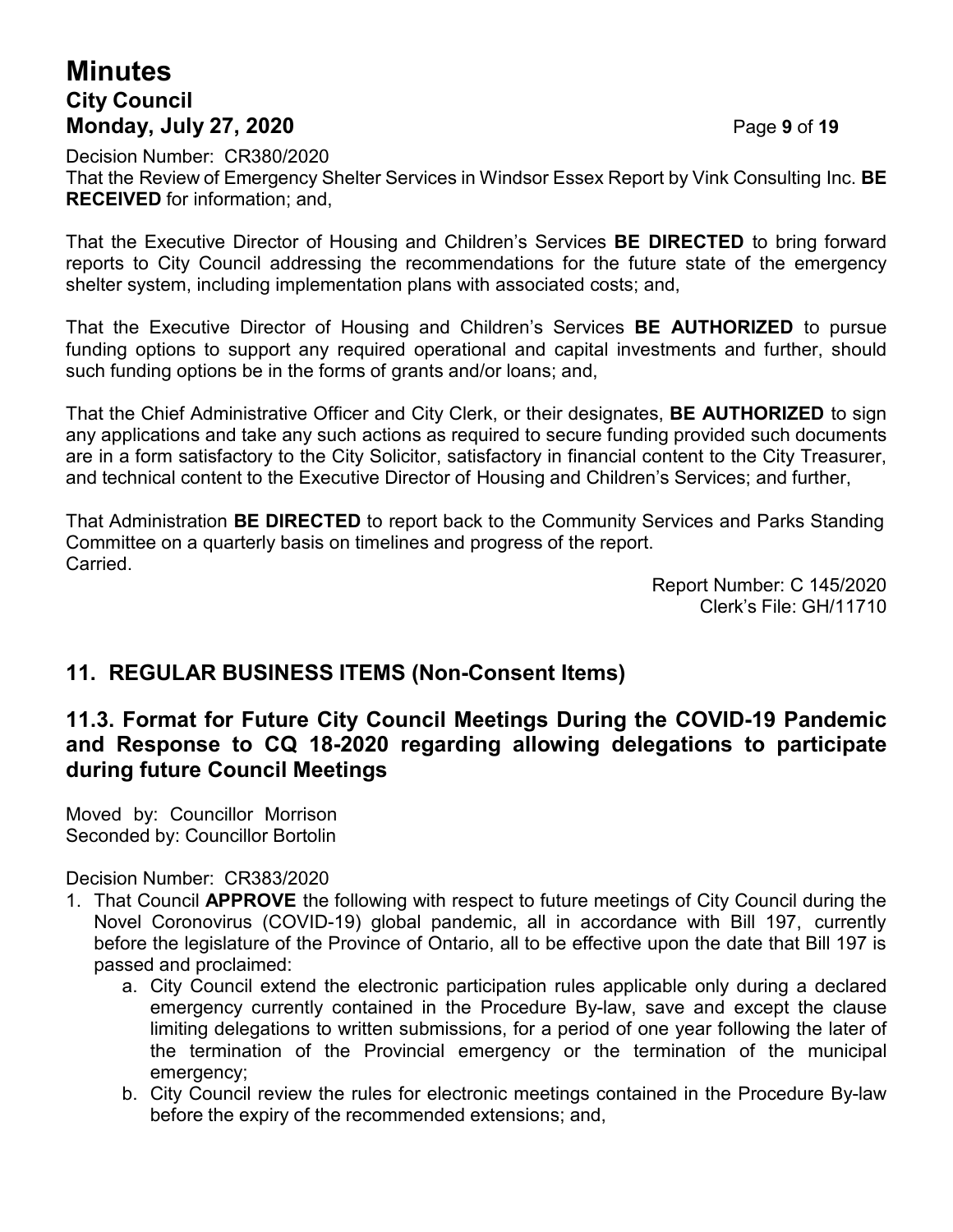# **Minutes City Council Monday, July 27, 2020 Page 10 of 19**

- c. City Council direct the City Clerk to prepare a report for City Council's consideration with respect to proxies;
- 2. That Council **APPROVE** the concept of hybrid meetings of City Council which would allow both "in person" and electronic participation of Councillors, City Administration and the public at Council Meetings, such meetings to commence September 1, 2020 or upon the date that the City of Windsor moves to Stage 3 of the Provincial Re-opening Plan, whichever is later.
- 3. That, commencing August 1, 2020, public delegations **BE ALLOWED** to participate in City Council meetings electronically, or by written submission.
- 4. That, commencing September 1, 2020, or upon the date that the City of Windsor moves to Stage 3 of the Provincial Re-opening Plan, whichever is later, public delegations **BE ALLOWED** to participate in City Council meetings in person, electronically, or by written submission.
- 5. That all amendments that are necessary to effect clauses (a), (b) and (c) above **BE MADE** to the City of Windsor's Procedure By-law #98-2011 as amended.

6. That the necessary amending by-law, attached as Appendix "B", **BE ENACTED**. Carried.

Report Number: C 153/2020 Clerk's File: MH/13786

## **8.1. 2021 Proposed Budget Process & Timeline - City Wide**

Moved by: Councillor Gignac Seconded by: Councillor Francis

That the report of the City Treasurer dated June 22, 2020 entitled "2021 Proposed Budget Process & Timeline" BE RECEIVED; and further,

That Council Motion B58/2020 BE REAFFIRMED as Council's position in the form of a zero-based participatory budget for the 2021 budget process:

B58/2020 That Administration BE DIRECTED to implement a Zero Based Participatory Full Council Budget model for the 2021 Budget deliberations and further, that a report BE PROVIDED in the Spring of 2020 outlining the parameters and options for a Zero Based Budget model for Council's consideration and decision.

The motion is **put** and is **lost**.

At the request of Councillor Gignac, a recorded vote is taken.

Aye votes: Councillors Gignac, Francis and Bortolin. Nay votes: Councillors Morrison, McKenzie, Kaschak, Costante, Holt, Sleiman and Mayor Dilkens.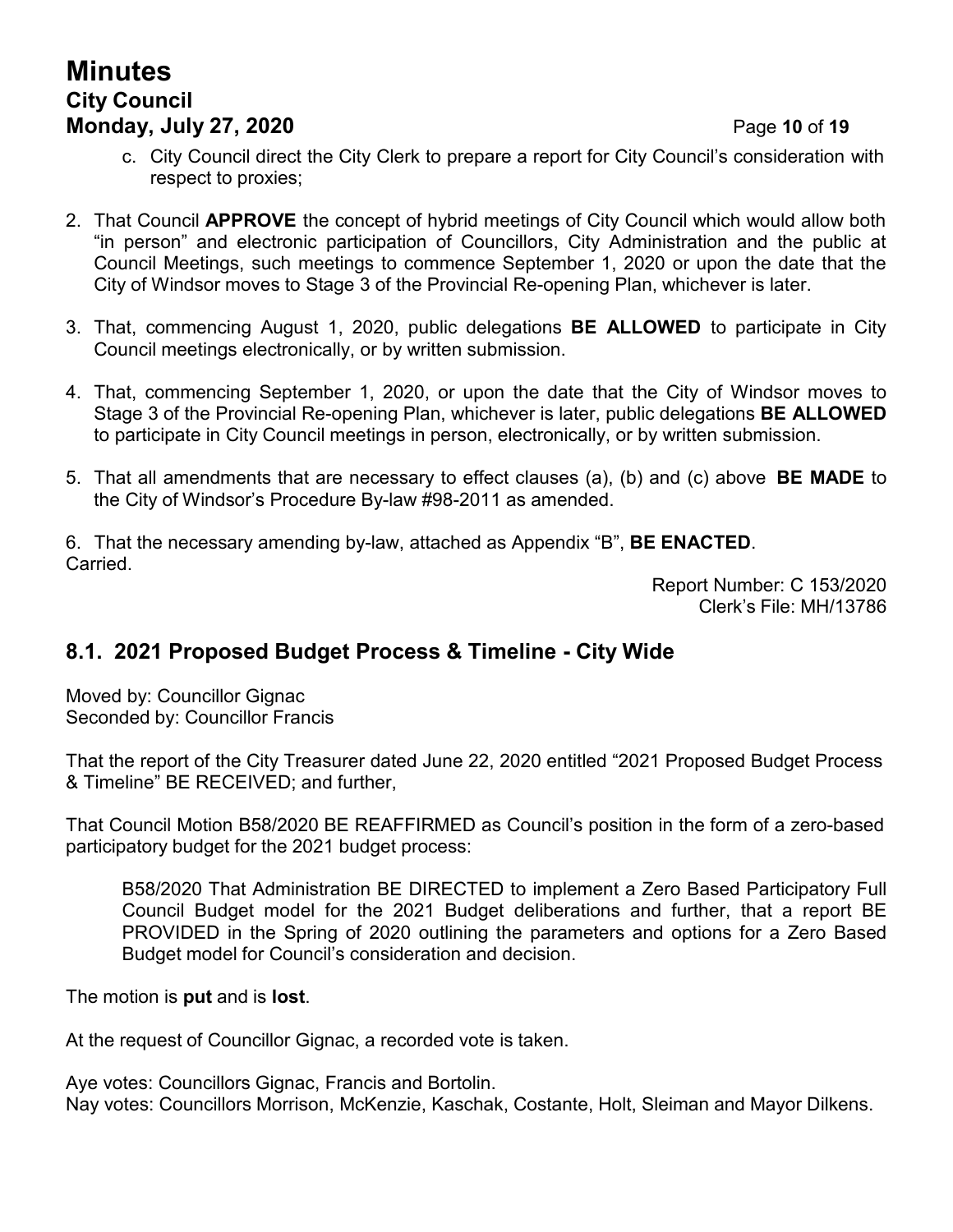# **Minutes City Council Monday, July 27, 2020** Page **11** of **19**

Abstain: None. Absent: None.

Moved by: Councillor McKenzie Seconded by: Councillor Holt

Decision Number: CR378/2020

That the report of the Chief Financial Officer & City Treasurer dated June 22, 2020 regarding the 2021 Proposed Budget Process & Timeline **BE RECEIVED** for information; and,

That In consideration of the extraordinary pandemic environment and related priorities and operational constraints, Council **APPROVE** the Operating Budget - Status Quo Process with COVID 19 Analysis and related timelines for the development of the 2021 Operating & Capital budgets as outlined in tables A1 and A2 of this report; and,

That City Council **CONFIRMS** that Administration is to develop the 2021 10 year Capital Budget based on current funding level projections, inclusive of the operational (tax levy based) transfers to capital; and further,

That administration **BE DIRECTED** to develop a participatory budgeting process for Council to consider implementing for the 2022 budget deliberations. Carried.

Councillors Francis and Gignac voting nay.

Report Number: C 129/2020 Clerk's File: AFB/13698

## **12. CONSIDERATION OF COMMITTEE REPORTS**

#### **12.1. (i) Report of the Special In-Camera meeting or other Committee as may be held prior to Council**

Moved by: Councillor Holt Seconded by: Councillor Kaschak

Decision Number: CR385/2020 That the report of the In Camera meeting held July 27, 2020 **BE ADOPTED** as presented. Carried.

Clerk's File: ACO2020

## **12.2. June 29, 2020 Special Meeting of Council In-Camera Report**

Moved by: Councillor Holt Seconded by: Councillor Kaschak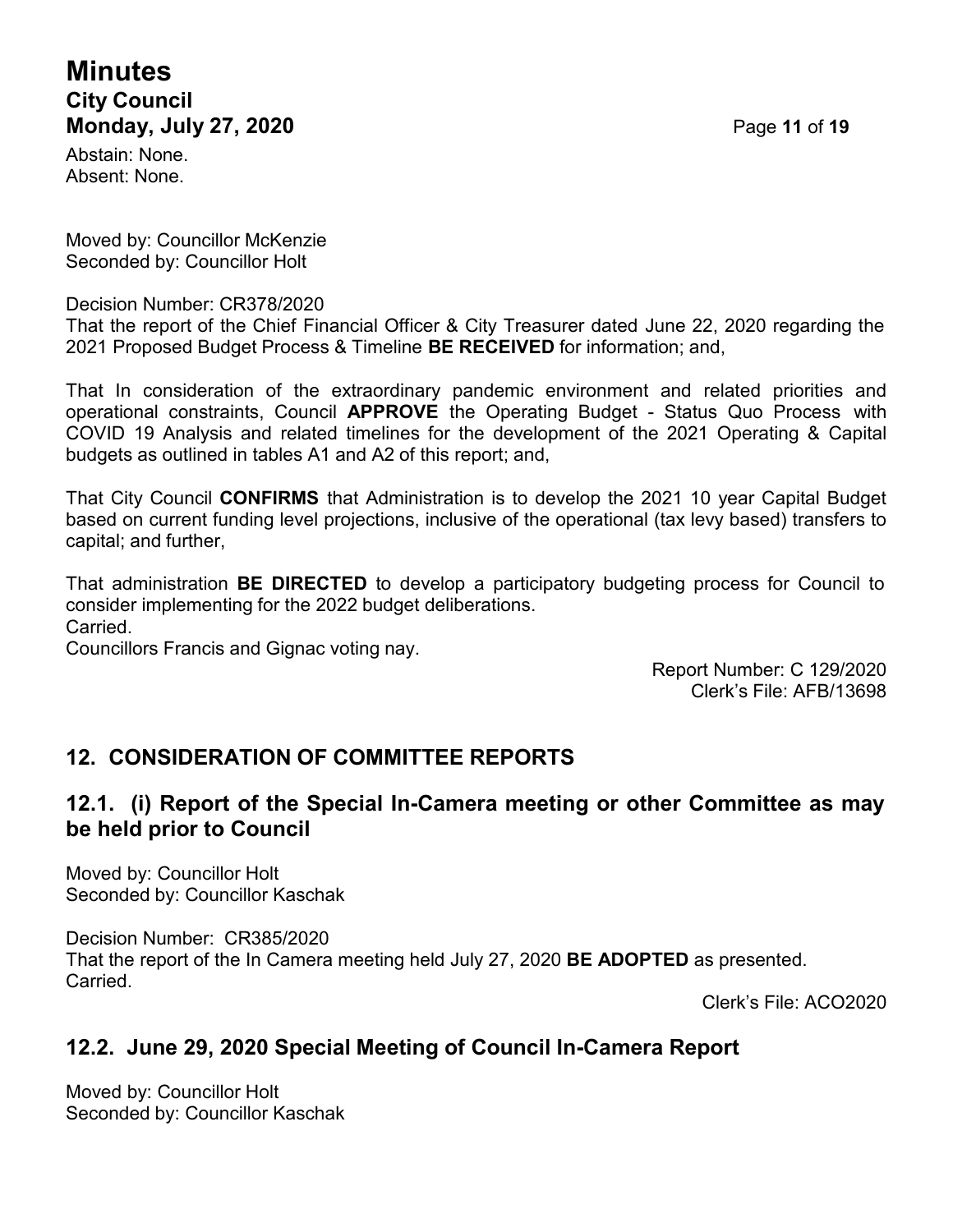# **Minutes City Council Monday, July 27, 2020 Page 12 of 19**

Decision Number: CR374/2020 That the report of the Special Meeting of Council In Camera meeting held June 29, 2020 **BE ADOPTED** as presented. Carried.

Report Number: SCM 212/2020 Clerk's File: ACO2020

#### **12.3. Report of the Striking Committee of its meeting held July 13, 2020**

Moved by: Councillor Holt Seconded by: Councillor Kaschak

Decision Number: CR386/2020

That the report of the Striking Committee meeting held July 13, 2020 **BE ADOPTED** as presented. Carried.

> Report Number: SCM 213/2020 Clerk's File: ACO2020

## **13. BY-LAWS (First and Second Reading)**

Moved by: Councillor McKenzie Seconded by: Councillor Morrison

That the following By-laws No. 105-2020 through 108-2020 (inclusive) be introduced and read a first and second time:

**105-2020** A BY-LAW TO FURTHER AMEND BY-LAW 98-2011 AS AMENDED, BEING A BY-LAW TO PROVIDE RULES GOVERNING THE PROCEEDINGS OF WINDSOR CITY COUNCIL MEETINGS AND ITS COMMITTEES AND THE CONDUCT OF ITS MEMBERS, authorized by Report C 153/2020, See Item 11.3.

**106-2020** A BY-LAW TO FURTHER AMEND BY-LAW NUMBER 8600 CITED AS THE "CITY OF WINDSOR ZONING BY-LAW" authorized by CR206/2020 dated May 4, 2020.

**107-2020** A BY-LAW TO ESTABLISH LANDS AS A PUBLIC HIGHWAY KNOWN AS GRAND MARAIS ROAD EAST, IN THE CITY OF WINDSOR authorized by CR76/2011 dated February 28, 2011.

**108-2020** A BY-LAW TO CONFIRM PROCEEDINGS OF THE COUNCIL OF THE CORPORATION OF THE CITY OF WINDSOR AT ITS MEETING HELD ON THE 27TH DAY OF JULY, 2020. Carried.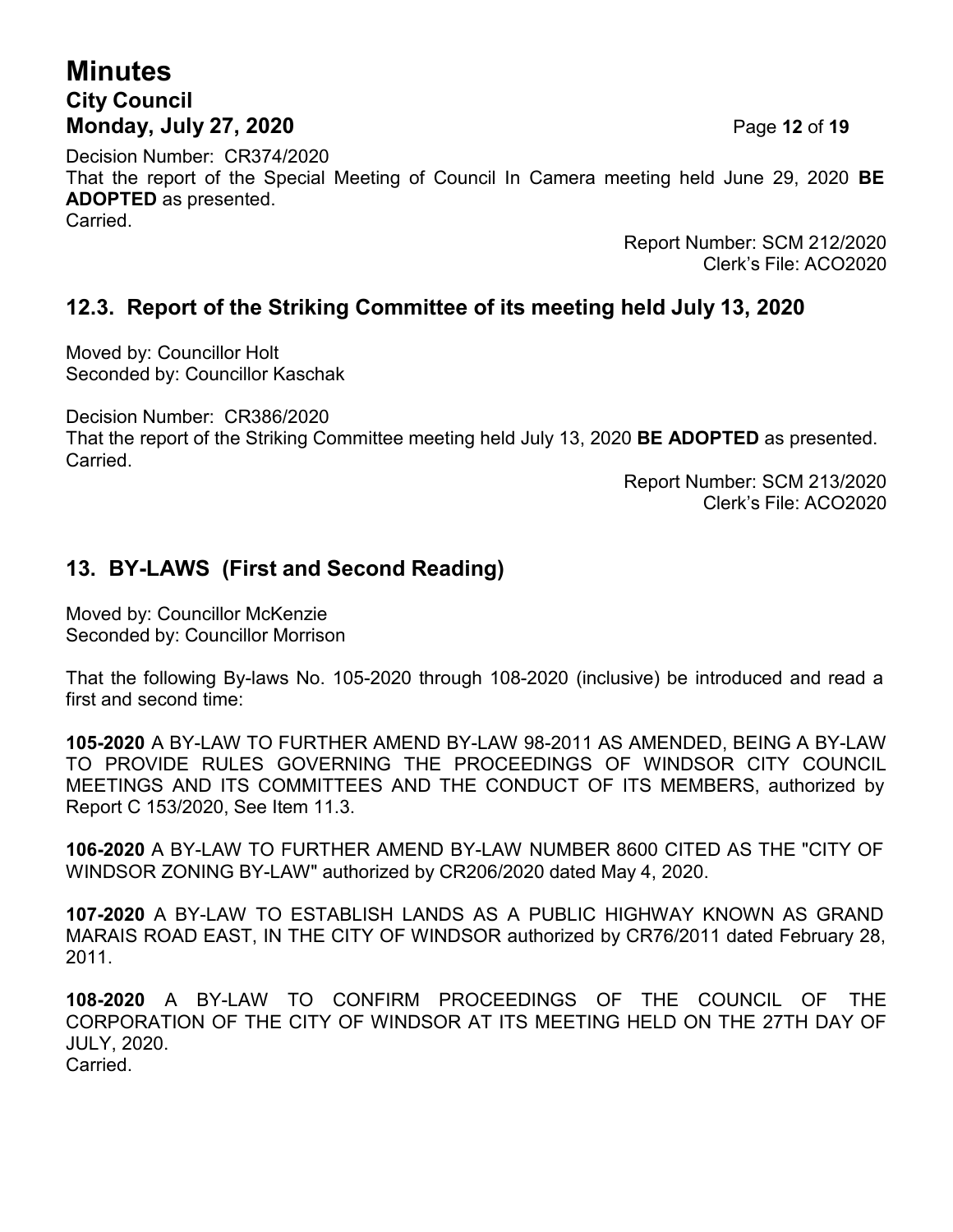# **Minutes City Council Monday, July 27, 2020 Page 13 of 19 14. MOVE BACK INTO FORMAL SESSION**

Moved by: Councillor Sleiman Seconded by: Councillor Bortolin

That the Committee of the Whole does now rise and report to Council respecting the business items considered by the Committee:

- 1) Communication Items (as presented)
- 2) Consent Agenda (as amended)
- 3) Items Deferred Items Referred
- 4) Consideration of the Balance of Business Items (as amended)
- 5) Committee Reports (as presented)
- 6) By-laws given first and second readings

Carried.

## **15. NOTICES OF MOTION**

Moved by: Councillor Bortolin Seconded by: Councillor McKenzie

Decision Number: CR387/2020

That Rule 13.9 of the Procedure By-law regarding business not already before Council **BE WAIVED** to permit the introduction of a motion for consideration by Council without prior notice regarding closing Maiden Lane to automobile traffic creating a pedestrian-only zone on a seasonal time frame. Carried.

Clerk's File: MI2020

Moved by: Councillor Bortolin Seconded by: Councillor Holt

Decision Number: CR388/2020

That Administration **BE DIRECTED** to work through Public Works and Emergency Services in conjunction with the Downtown Windsor Business Improvement Association (DWBIA) and local business owners to close Maiden Lane to automobile traffic creating a pedestrian-only zone on a seasonal time frame from March 1<sup>st</sup> to November 15<sup>th</sup> and during the remainder of the year the lane will operate as usual, also noting that the north-south alley will remain open and operational year-round.

Carried.

Clerk's File: MI2020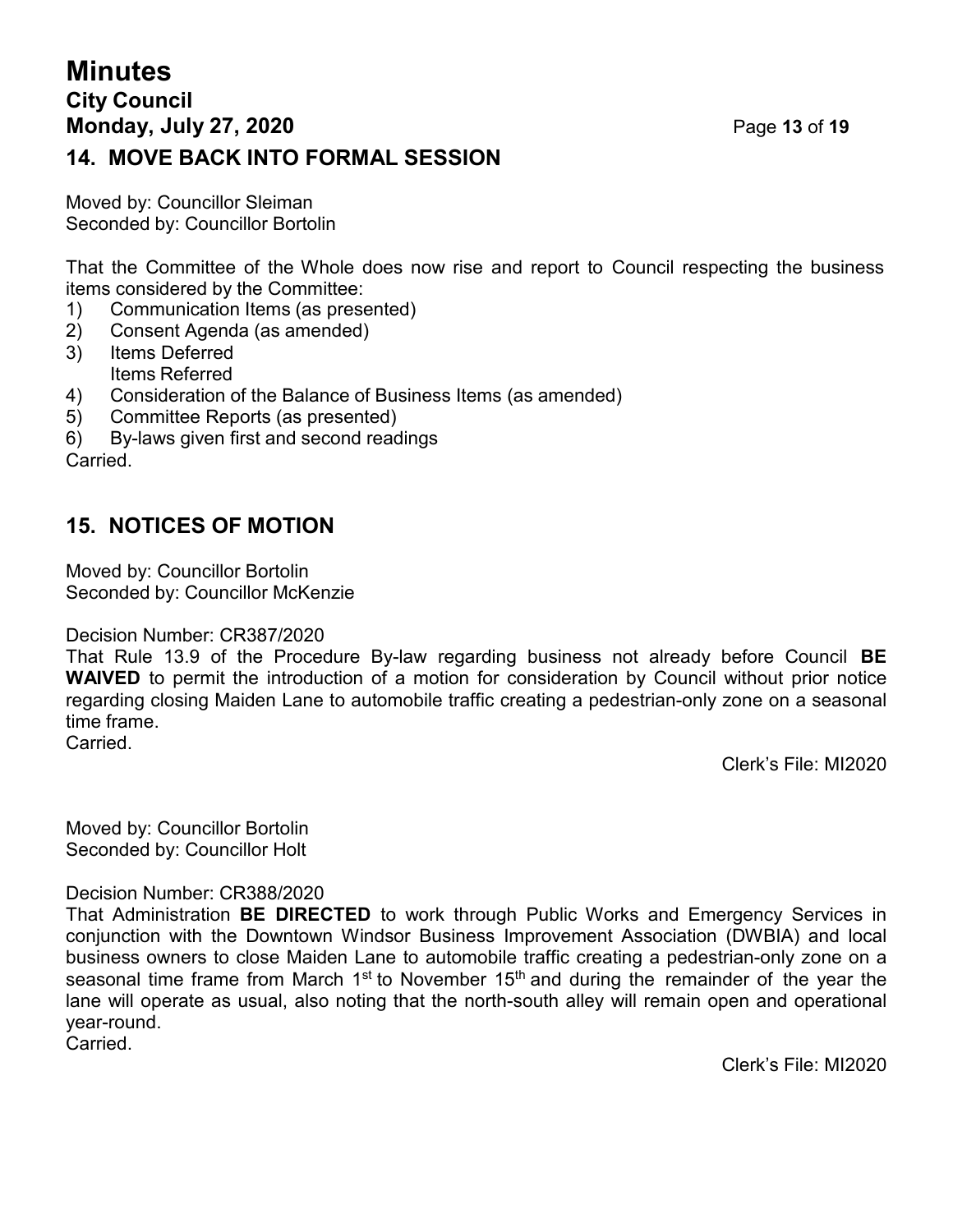# **Minutes City Council Monday, July 27, 2020** Page **14** of **19**

Councillor Holt gives notice that he intends to introduce the following draft motion for Council's consideration at the August 4, 2020 meeting of Council, pending administrative comment at that meeting:

> That with regards to the City of Windsor receiving requests for written submissions regarding an application for a Cannabis Retail Store Authorization, from the Alcohol and Gaming Commission of Ontario (AGCO), that Administration BE DIRECTED to follow provincial guidelines for locations of cannabis retail stores as the City of Windsor's municipal guidelines, as well as the City of Windsor's zoning requirements, and to approve accordingly those applications that meet these minimum standards, without the need for Council approval, and further,

> That Administration BE DIRECTED to report back to Council as communications items on the application submissions that have been forwarded to the AGCO.

# **16. THIRD AND FINAL READING OF THE BY-LAWS**

Moved by: Councillor Costante Seconded by: Councillor Francis

That the By-laws No. 105-2020 through 108-2020 having been read a first and second time be now read a third time and finally passed and that the Mayor and Clerk **BE AUTHORIZED** to sign and seal the same notwithstanding any contrary provision of the Council. Carried.

## **17. PETITIONS**

None presented.

## **18. QUESTION PERIOD**

#### **18.1 CQ 20-2020**

Moved by: Councillor Kaschak Seconded by: Councillor McKenzie

Decision Number: CR389/2020

That the following Council Question by Councillor Sleiman **BE APPROVED,** and that Administration **BE DIRECTED** to proceed with the necessary actions to respond to the Council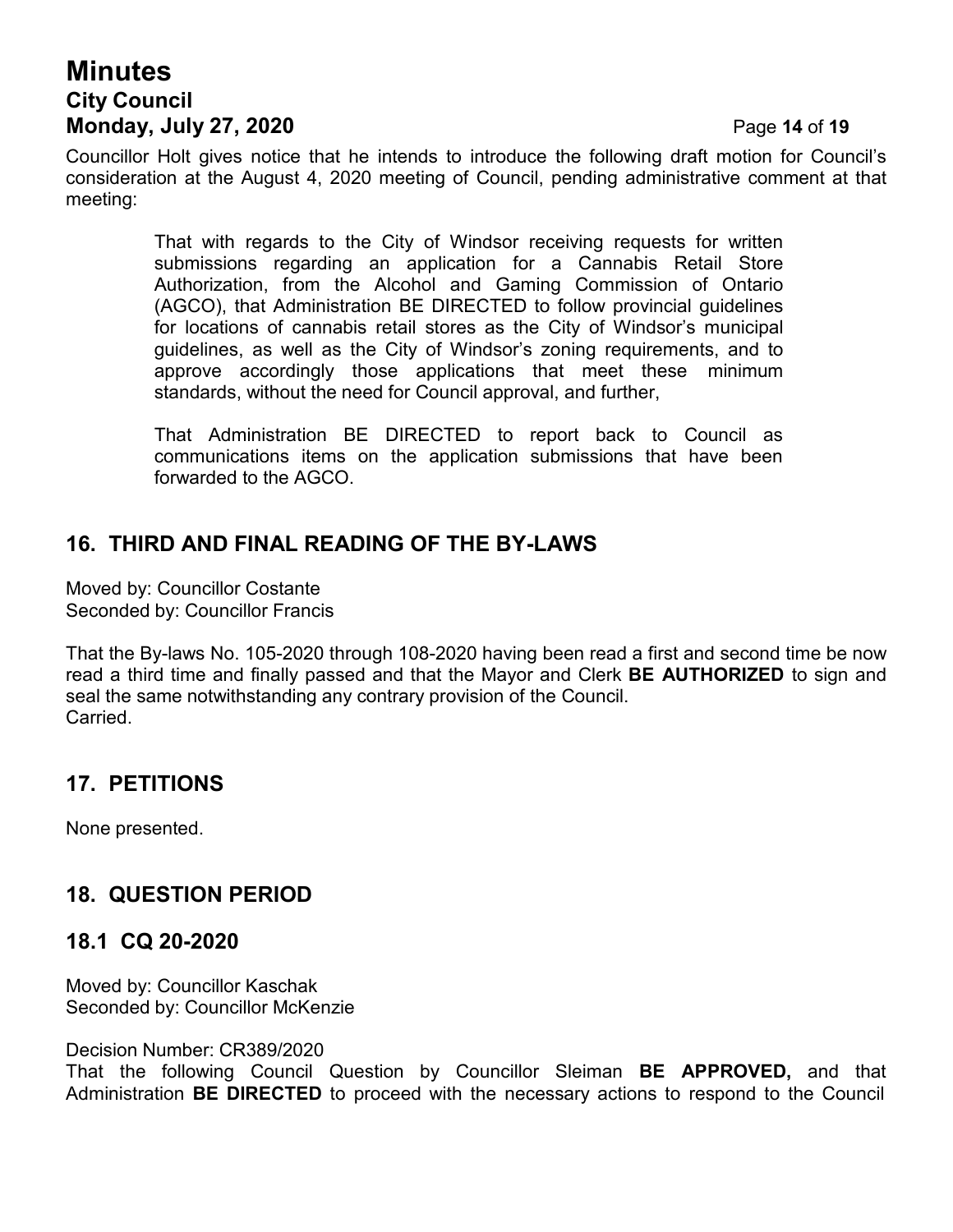# **Minutes City Council Monday, July 27, 2020 Page 15 of 19**

Question in the form of a written report, consistent with Council's instructions, and in accordance with Section 17.1 of the Procedure By-law 98-2011:

#### CQ 20-2020:

#### **Assigned to City Solicitor**

I ask that Administration provide a report on options that are available to address remnant closed alley pieces, known as "orphaned land", that have not been purchased by the abutting owners and remain in City ownership.

Carried.

Clerk's File: APM2020

## **18.2 CQ 21-2020**

Moved by: Councillor Kaschak Seconded by: Councillor McKenzie

#### Decision Number: CR390/2020

That the following Council Question by Councillor McKenzie **BE APPROVED,** and that Administration **BE DIRECTED** to proceed with the necessary actions to respond to the Council Question in the form of a written report, consistent with Council's instructions, and in accordance with Section 17.1 of the Procedure By-law 98-2011:

CQ 21-2020:

#### **Assigned to City Solicitor**

That given the significant cluster of developments through the Howard Avenue corridor between Cabana and South Cameron and increasing concerns among current residents around the capability of the municipal infrastructure directly impacted to support these developments, that Administration prepare a report evaluating those capacities and what if any appropriate investments should proceed in order to accommodate the new developments. The analysis should include a consolidated traffic impact study, an analysis of the condition of the roadway, the need for traffic management infrastructure and/or traffic calming as well as active transportation capacities or deficiencies.

Carried.

Clerk's File: ST2020

## **21. ADJOURNMENT**

Moved by: Councillor Morrison Seconded by: Councillor Sleiman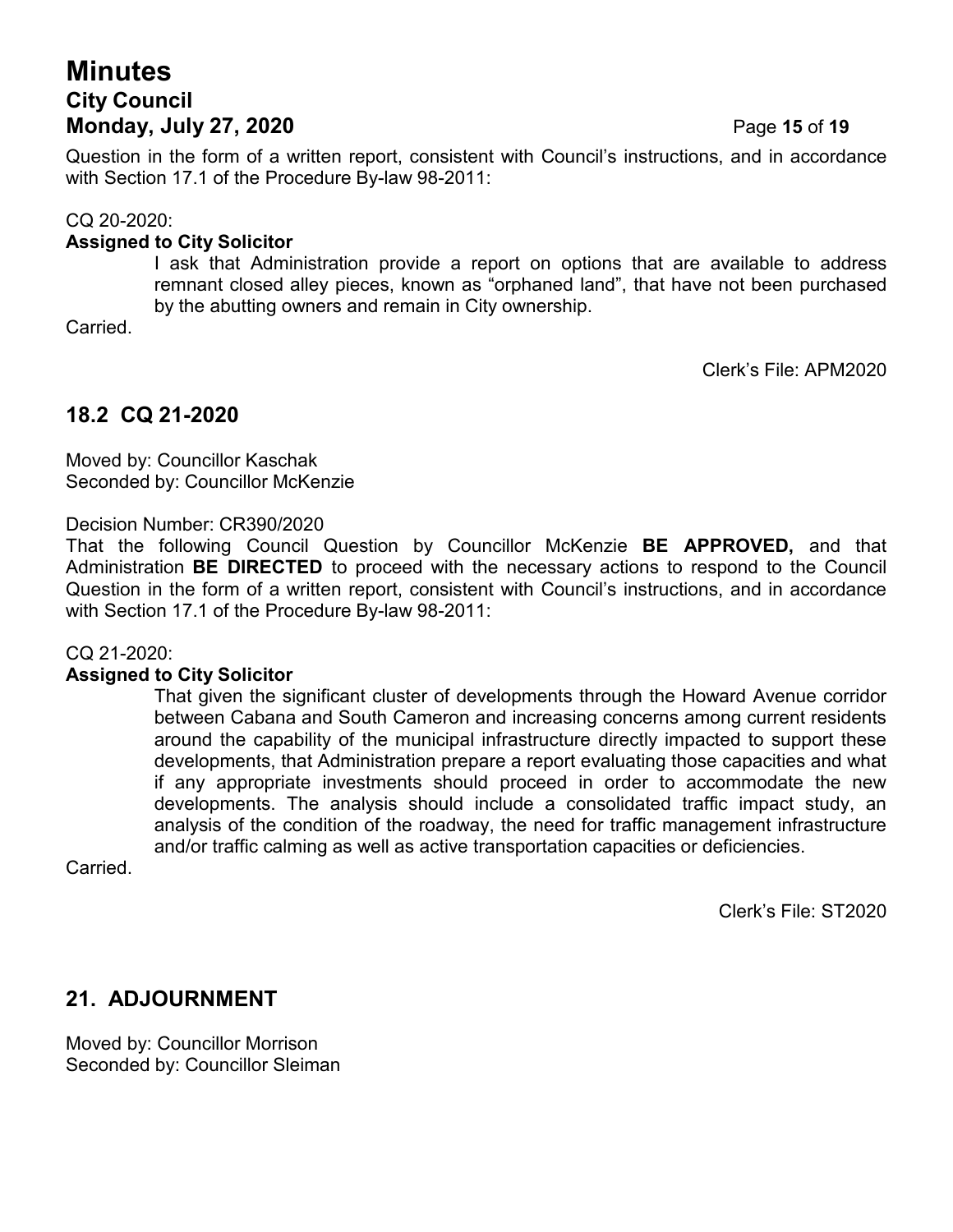# **Minutes City Council Monday, July 27, 2020** Page **16** of **19**

That this Council meeting stand adjourned until the next regular meeting of Council or at the call of the Mayor. Carried.

Accordingly, the meeting is adjourned at 3:19 o'clock p.m.

Mayor

**City Clerk**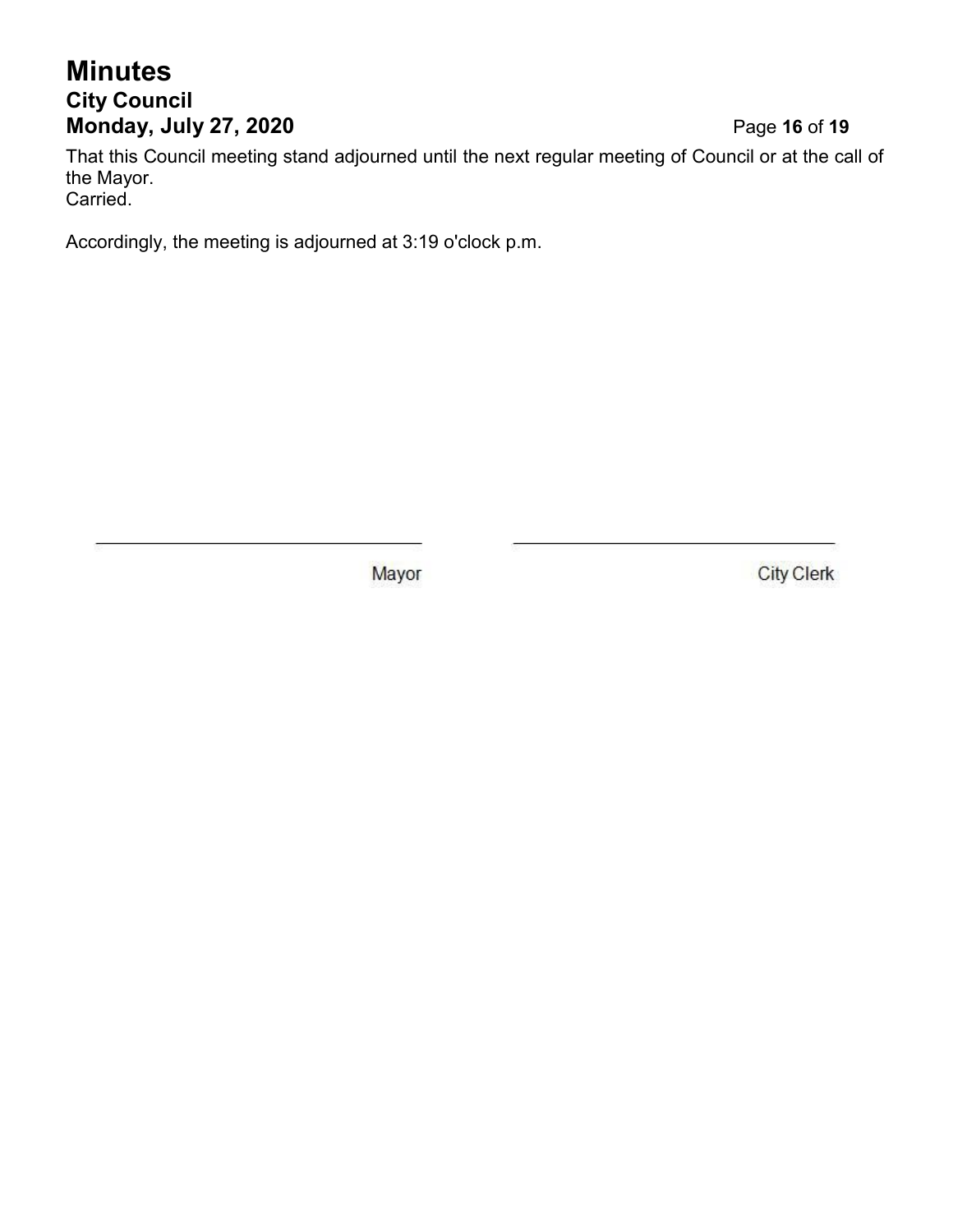**Minutes City Council**

**Monday, July 27, 2020** Page **17** of **19** Adopted by Council at its meeting held July 27, 2020 (CR385/2020) VC/bm

#### **SPECIAL MEETING OF COUNCIL – IN CAMERA July 27, 2020**

**Members participating via electronic participation in accordance with Procedure By-law #98- 2011 as amended, which allows for electronic participation during a declared emergency.**

#### **Meeting called to order at: 10:03 a.m.**

#### **Members in Attendance:**

Mayor D. Dilkens Councillor F. Francis Councillor F. Costante Councillor R. Bortolin Councillor G. Kaschak Councillor J. Gignac Councillor K. McKenzie Councillor J. Morrison Councillor E. Sleiman Councillor C. Holt (at 10:06 a.m.)

#### **Also in attendance:**

- O. Colucci, Chief Administrative Officer
- J. Payne, Community Development and Health Commissioner and Corporate Leader Social Development, Health, Recreation and Culture
- M. Winterton, City Engineer and Corporate Leader Environmental Protection and **Transportation**
- V. Critchley, City Clerk/Licence Commissioner and Corporate Leader Public Engagement and Human Resources
- J. Mancina, Acting Chief Financial Officer/City Treasurer and Corporate Leader Finance and **Technology**
- S. Askin-Hager, City Solicitor and Corporate Leader Economic Development and Public Safety
- J. Wilson, Corporate Leader, Parks, Facilities, Recreation and Culture
- A. Teliszewsky, Mayor's Chief of Staff
- D. Paladino, Acting City Solicitor (Item 2)
- R. Mensour, Executive Director of Recreation & Culture (Item 2)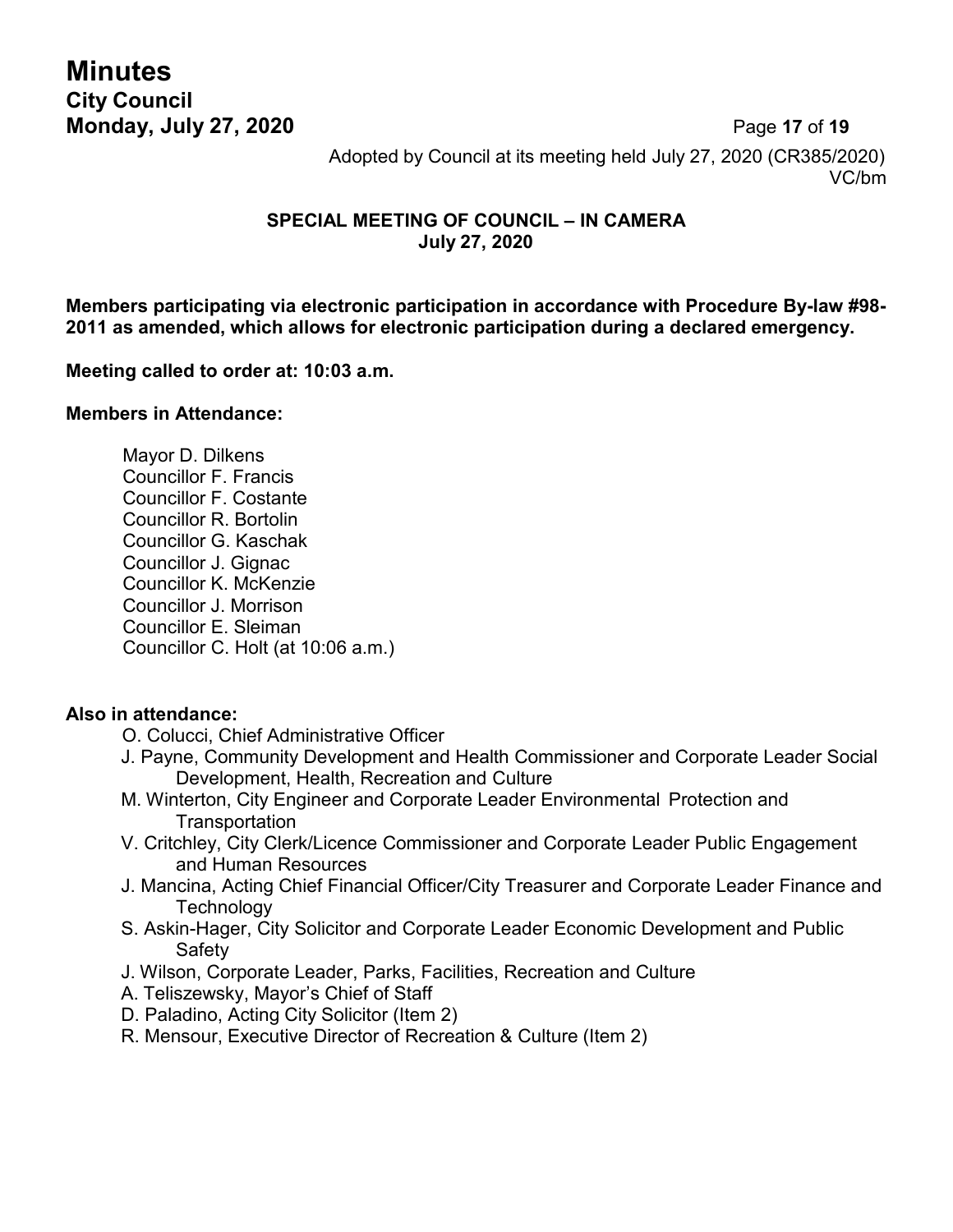# **Minutes City Council Monday, July 27, 2020** Page **18** of **19**

**Verbal Motion is presented by Councillor Gignac, seconded by Councillor Morrison, to move in Camera for discussion of the following item(s):**

| <u>Item</u><br><u>No.</u> | <b>Subject</b>                                                                   | Section -<br><b>Pursuant to</b><br><b>Municipal Act,</b><br>2001, as amended |
|---------------------------|----------------------------------------------------------------------------------|------------------------------------------------------------------------------|
| 1.                        | Property matter – sale of land                                                   | 239(2)(c)                                                                    |
| 2.                        | Personal matter – plan/labour relations                                          | 239(2)(d)(k)                                                                 |
| 3.                        | Personal matter – plan/labour relations<br><b>Verbal/powerpoint presentation</b> | 239(2)(d)(k)                                                                 |

**Motion Carried.**

#### **Declarations of Pecuniary Interest:**

None declared.

**Discussion on the items of business. (Items 1, 2 and 3)**

**Verbal Motion is presented by Councillor Sleiman, seconded by Councillor Gignac, to move back into public session.**

**Motion Carried.**

#### **\*\*SEE NOTE BELOW**

**Moved by Councillor Francis, seconded by Councillor Kaschak,**

**THAT the Clerk BE DIRECTED to transmit the recommendation(s) contained in the report(s) discussed at the In-Camera Council Meeting held July 27, 2020 directly to Council for consideration at the next Regular Meeting.**

1. That the recommendation contained in the in-camera report from the Coordinator of Real Estate Services, Manager of Real Estate Services, City Solicitor and Corporate Leader Economic Development and Public Safety and Chief Financial Officer/City Treasurer and Corporate Leader Finance and Technology respecting a property matter – sale of land **BE APPROVED.**